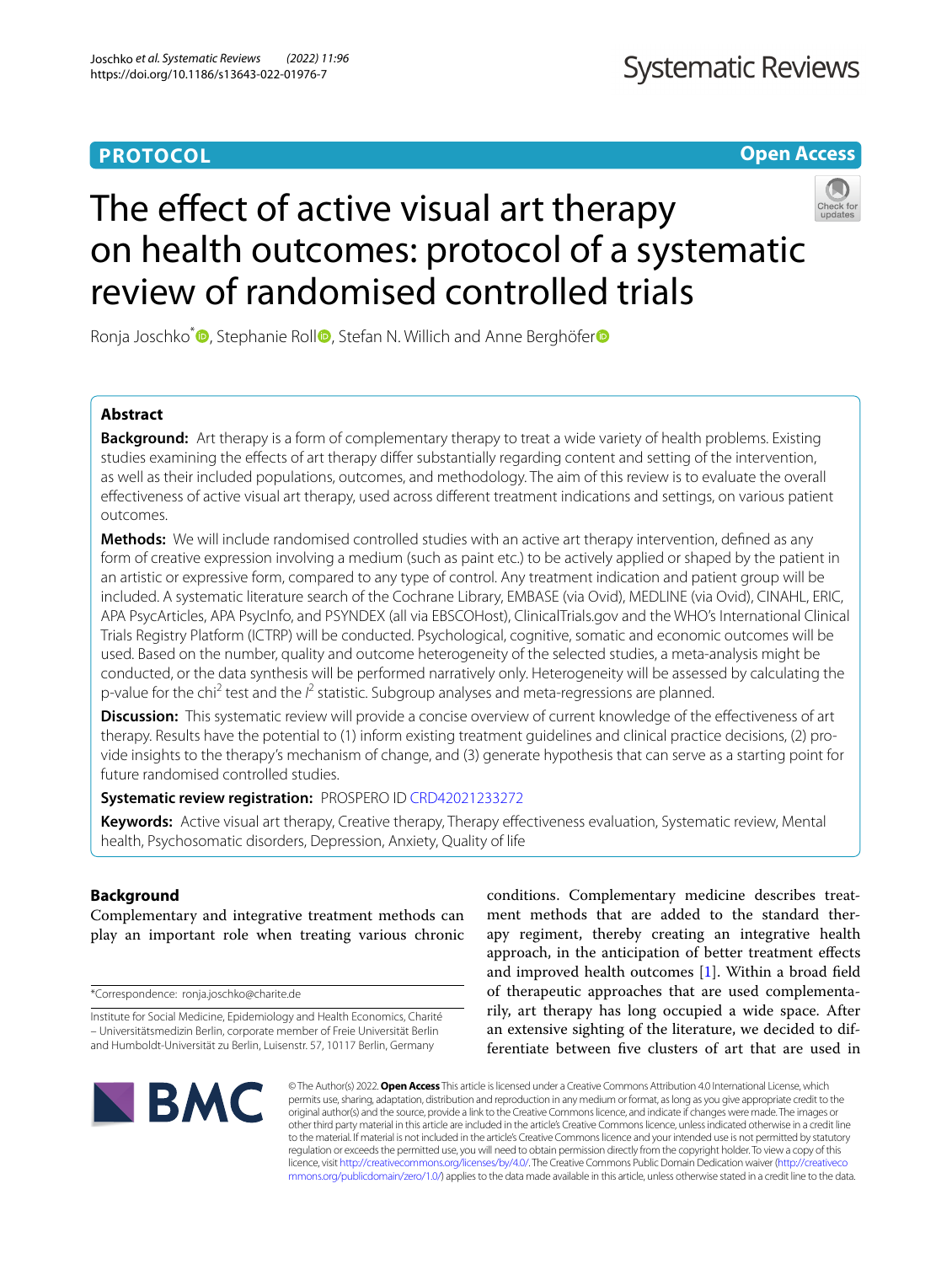combination with standard therapies: visual arts, performing arts, music, literature, and architecture (Fig. [1](#page-1-0)). Each cluster can either be used actively or receptively.

Active visual art therapy (AVAT) is often used as a complementary therapy method, both in acute medicine and in rehabilitation. The use of AVAT is frequently associated with the treatment of psychiatric, psychosomatic, psychological, or neurological disorders, such as anxiety [\[2](#page-5-1)], depression [[3\]](#page-5-2), eating disorders [[4\]](#page-6-0), trauma [\[5](#page-6-1), [6\]](#page-6-2), cognitive impairment, or dementia [[7\]](#page-6-3). However, the application of AVAT extends beyond that, thereby broadening its potential benefts: it is also used to complement the treatment of cystic fibrosis  $[8]$  $[8]$  $[8]$  or cancer  $[9, 10]$  $[9, 10]$  $[9, 10]$ , to build up resilience and well-being  $[11, 12]$  $[11, 12]$  $[11, 12]$  $[11, 12]$ , or to stop adolescents from smoking [\[13\]](#page-6-9).

As a complementary intervention, AVAT aims at reducing symptom burden beyond the efect of the standard treatment alone. Since AVAT is thought to be side effect free  $[14]$  $[14]$  it could be a valuable addition to the standard treatment, offering symptom reduction with no increased risk of adverse events, as well as an potential improvement in quality of life [\[15](#page-6-11)[–17\]](#page-6-12).

The existing literature examining the effectiveness of art therapy has shown some positive results across a wide variety of treatment indications, such as the treatment of depression [[3,](#page-5-2) [18](#page-6-13)], anxiety [\[19](#page-6-14), [20\]](#page-6-15), psychosis [[21\]](#page-6-16), the enhancement of mental wellbeing [[22\]](#page-6-17), and the complementary treatment of cancer [\[15](#page-6-11), [23\]](#page-6-18). However, the existing evidence is characterised by conficting results. While some studies report favourable results and treatment successes through AVAT [\[17](#page-6-12), [24](#page-6-19)[–26\]](#page-6-20), many

studies report mixed results  $[3, 15, 16, 27, 28]$  $[3, 15, 16, 27, 28]$  $[3, 15, 16, 27, 28]$  $[3, 15, 16, 27, 28]$  $[3, 15, 16, 27, 28]$  $[3, 15, 16, 27, 28]$  $[3, 15, 16, 27, 28]$  $[3, 15, 16, 27, 28]$  $[3, 15, 16, 27, 28]$  $[3, 15, 16, 27, 28]$  $[3, 15, 16, 27, 28]$ . There is a substantial number of systematic reviews which examine the efectiveness of art therapy regarding individual outcomes, such as trauma [[29–](#page-6-24)[33\]](#page-6-25), anxiety [\[19](#page-6-14)] mental health in people who have cancer [[23,](#page-6-18) [34](#page-6-26), [35\]](#page-6-27) dementia [[7\]](#page-6-3), and potential harms and benefts of the intervention [[36\]](#page-6-28). The limited number of published studies, however, can make the creation of a systematic review difficult, especially when narrowing down additional factors, such as the desired study design [\[7](#page-6-3)].

Therefore, it might be helpful to combine all existing evidence on the therapeutic efects of AVAT in one review, to generate evidence regarding its overall efectiveness. To our knowledge, there is no systematic review that accumulates the data of all published RCTs on the topic of AVAT, while abiding to strict methodological standards, such as the Cochrane handbook [[37\]](#page-6-29) and the PRISMA statement [\[38\]](#page-6-30). We thus aim to establish and strengthen the existing evidence basis for AVAT, refecting the clinical reality by including a wide variety of settings, populations, and treatment indications. Furthermore, we will try to identify characteristics of the setting and the intervention that may increase AVAT's efectiveness, as well as diferences in treatment success for diferent conditions or reasons for treatment.

## **Methods/Design**

## **Registration and reporting**

We have submitted the protocol to PROSPERO (the International Prospective Register of Systematic Reviews) on February 9, 2021 (PROSPERO ID: CRD42021233272).

<span id="page-1-0"></span>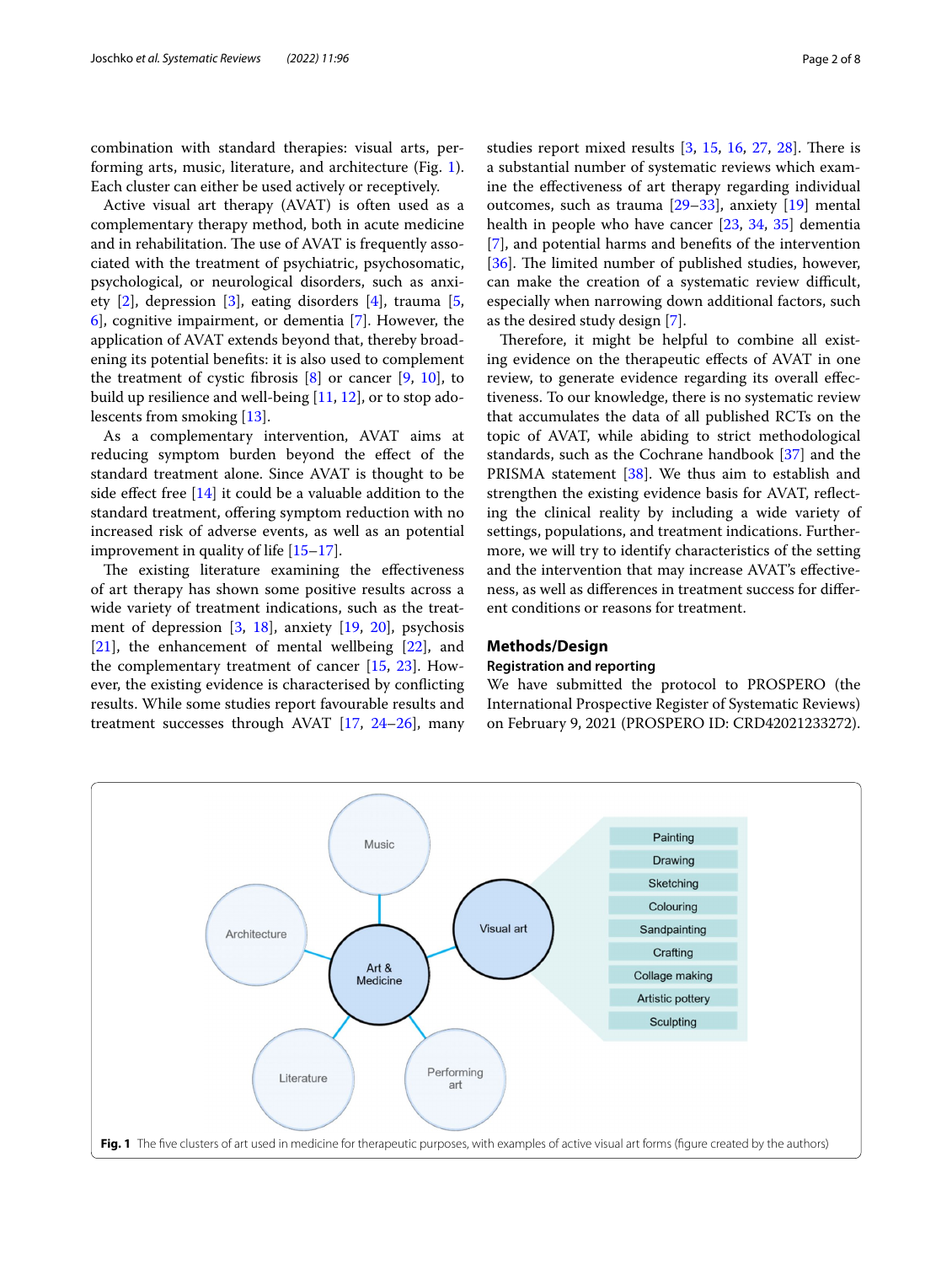In the writing of this protocol we have adhered to the adapted PRISMA-P (Preferred reporting items for systematic review and meta-analysis protocols, see Additional file  $1$ ) [\[39](#page-6-31)]. Important protocol amendments will be submitted to PROSPERO.

## **Eligibility criteria**

## *Type of study*

We will include randomised controlled trials to minimise the sources of bias possibly arising from observational study designs.

## *Types of participants*

As AVAT is used across many patient populations and settings, we will include patients across all treatment indications. Thus, we will include populations receiving curative, palliative, rehabilitative, or preventive care for a variety of reasons. Patients of all ages (including seniors, children and adolescents), all cultural backgrounds, and all living situations (inpatients, outpatients, prison, nursing homes etc.) will be included without further restrictions. The resulting diversity reflects the current treatment reality. Heterogeneity of included studies will be accounted for by subgroup analyses at the stage of data synthesis. Diferences in treatment success depending on population characteristics are furthermore of special interest in this review.

## *Types of interventions*

As the therapeutic mechanisms of AVAT are not yet unanimously agreed upon, we want to reduce the heterogeneity of treatment methods included by focusing on only one cluster of art activities (active visual art).

We defne AVAT as any form of creative expression involving a medium such as paint, wax, charcoal, graphite, or any other form of colour pigments, clay, sand, or other materials that are applied or shaped by the individual in an artistic or expressive form.

The interventions must include a therapeutic element, such as the targeted guidance from an art therapist or a refective element. Both, group and individual treatment in any setting are included.

Purely occupational activities not intended to have a therapeutic efect will not be considered.

All forms of music, dance, and performing art therapies, as well as poetry therapy and (expressive) writing interventions which focus on the content rather than appearance (like journal therapy) will not be included. Studies with mixed interventions will be included only if the efects of the AVAT can be separated from the efects of the other treatments. Furthermore, all passive forms of visual art therapy will be excluded, such as receptive viewings of paintings or pictures.

## *Comparison interventions*

Depending on the treatment indication and setting, the control group design will likely vary. We will include studies with any type of control group, because art therapy research, just like psychotherapy research, must face the problem that there are usually no standard controls like, e.g. a placebo  $[40]$  $[40]$ . Therefore, we will include all control groups using treatment as usual (including usual care, standard of care etc.), no treatment (with or without waitlist control design), or any active control other than AVAT (such as attention placebo controls) as potential comparators.

## **Stakeholder involvement**

Stakeholders will be involved to increase the relevance of the study design. Patients, art therapists, and physicians prescribing art therapy, all from a centre that uses AVAT regularly, will be interviewed using a semi structured questionnaire that captures the expert's perspective on meaningful outcomes. Particularly, we are interested in the stakeholders' opinions about which outcomes might be most afected by AVAT, which individual diferences might be expected, and which other factors could afect the efectiveness of AVAT.

A second session might be held at the stage of result interpretation as the stakeholders' perspective could be a valuable tool to make sense of the data.

## **Outcomes**

As there is no universal standard regarding the outcomes of AVAT, we have based our choice of outcome measures on selected, high quality work on the subject [[7](#page-6-3)], and on theoretical considerations.

Outcome measures will include general and disease specifc quality of life, anxiety, depression, treatment satisfaction, adverse effects, health economic factors, and other disorder specific outcomes. The latter are of special relevance for the patients and have the potential to reflect the effectiveness of the therapy. The disorder specifc outcomes will be further clustered into groups, such as treatment success, mental state, afect and psychological wellbeing, cognitive function, pain (medication), somatic efects, therapy compliance, and motivation/agency/autonomy regarding the underlying disease or its consequences. Depending on the included studies, we might re-evaluate these categories and modify the clusters if necessary.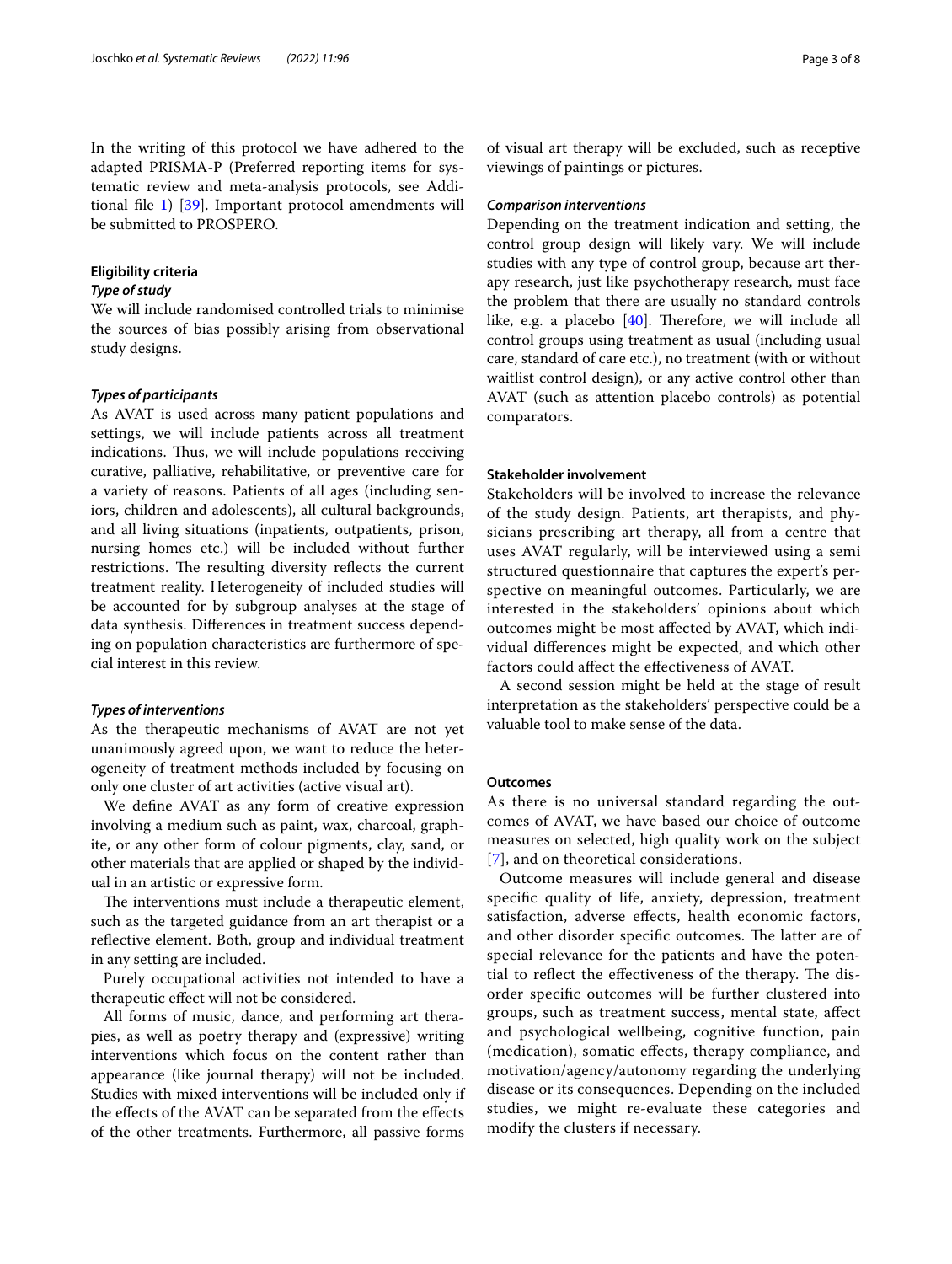Outcomes will be grouped into short-term and longterm outcomes, based on the available data. The same approach will be taken for dividing the treatment groups according to intensity, with the aim of observing the dose-response relationship.

## *Grouping for primary analysis comparisons*

AVAT interventions and their comparison groups can be highly divers; therefore, we might group them into roughly similar intervention and comparison groups for the primary analysis, as indicated above. This will be done after the data extraction, but before data analysis, in order to minimise bias.

## **Search strategy**

Based on the recommendations from the Cochrane Handbook we will systematically search the Cochrane Library, EMBASE (via Ovid), and MEDLINE (via Ovid) [[41](#page-6-33)]. Furthermore, we will search CINAHL, ERIC, APA PsycArticles, APA PsycInfo, and PSYNDEX (all via EBSCOHost), as well as the ClinicalTrials.gov and the WHO's International Clinical Trials Registry Platform (ICTRP), which includes various smaller and national registries, such as the EU Clinical Trials Register and the German Clinical Trials Register (DRKS).

The search strategy is comprised of three search components; one concerning the art component, one the therapy component and the last consists of a recommended RCT flter for EMBASE, optimised for sensitivity and specificity  $[42-44]$  $[42-44]$  $[42-44]$ . See Additional file [2](#page-5-4) for the complete search strategy, exemplifed for the Cochrane Library search interface. In addition, relevant hand selected articles from individual databank searches, or studies identifed through the screening of reference lists will be included in the review. A handsearch of The Journal of Creative Arts Therapies will be conducted.

Results of all languages will be considered, and eforts undertaken to translate articles wherever necessary. There will be no limitation regarding the date of publication of the studies.

# **Data collection and data management**

## *Study selection process*

Two reviewers will independently scan and select the studies, frst by title screening, second by abstract screening, and in a third step by full text reading. The two sets of identifed studies will then be compared between the two researchers. In case of disagreement that cannot be resolved through discussion, a third researcher will be consulted to decide whether the study in question is eligible for inclusion. The Covidence software will be used for the study selection process [\[45](#page-7-2)].

## **Data extraction**

All relevant data concerning the outcomes, the participants, their condition, the intervention, the control group, the method of imputation of missing data, and the study design will be extracted by two researchers independently and then cross-checked, using a customised and piloted data extraction form. The chosen method of imputation for missing data (due to participant dropout or similar) will be extracted per outcome. Both, intention to treat (ITT) and per protocol (PP) data will be collected and analysed.

If crucial information will be missing from a study and its protocol, authors will be contacted for further details.

## *Risk of bias assessment for included studies*

In line with the revised Cochrane risk of bias tool for randomised trials (RoB 2) [\[46](#page-7-3)], we will examine the internal bias in the included studies regarding their bias arising from the randomisation process, bias due to deviations from intended interventions, due to missing outcome data, bias in measurement of the outcome, and in selection of the reported result [[47\]](#page-7-4).

The risk will be assessed by two people independently from each other, only in cases of persisting disagreement a third person will be consulted.

If the fnal sample size allows, we will conduct an additional analysis in which the included studies are analysed separately by bias risk category.

## *Measures of treatment efect*

If possible, we will conduct our main analyses using intention-to-treat data (ITT), but we will collect ITT and per-protocol (PP) data [\[48](#page-7-5)]. If for some studies ITT data is not reported, we will use the available PP data instead and perform a sensitivity analysis to see if that afects the results. Dichotomous data will be analysed using risk ratios with 95% confdence intervals, as they have been shown to be more intuitive to interpret than odds ratio for most people [\[49](#page-7-6)]. We will analyse continuous data using mean diferences or standardised mean diferences.

## *Unit of analysis issues*

*Cluster trials* If original studies did not account for a cluster design, a unit of analysis error may be present. In this case, we will use appropriate techniques to account for the cluster design. Studies in which the authors have adjusted the analysis for cluster-randomisation will be used directly.

*Cross‑over trials* An inherent risk to cross-over trials is the carry-over efect.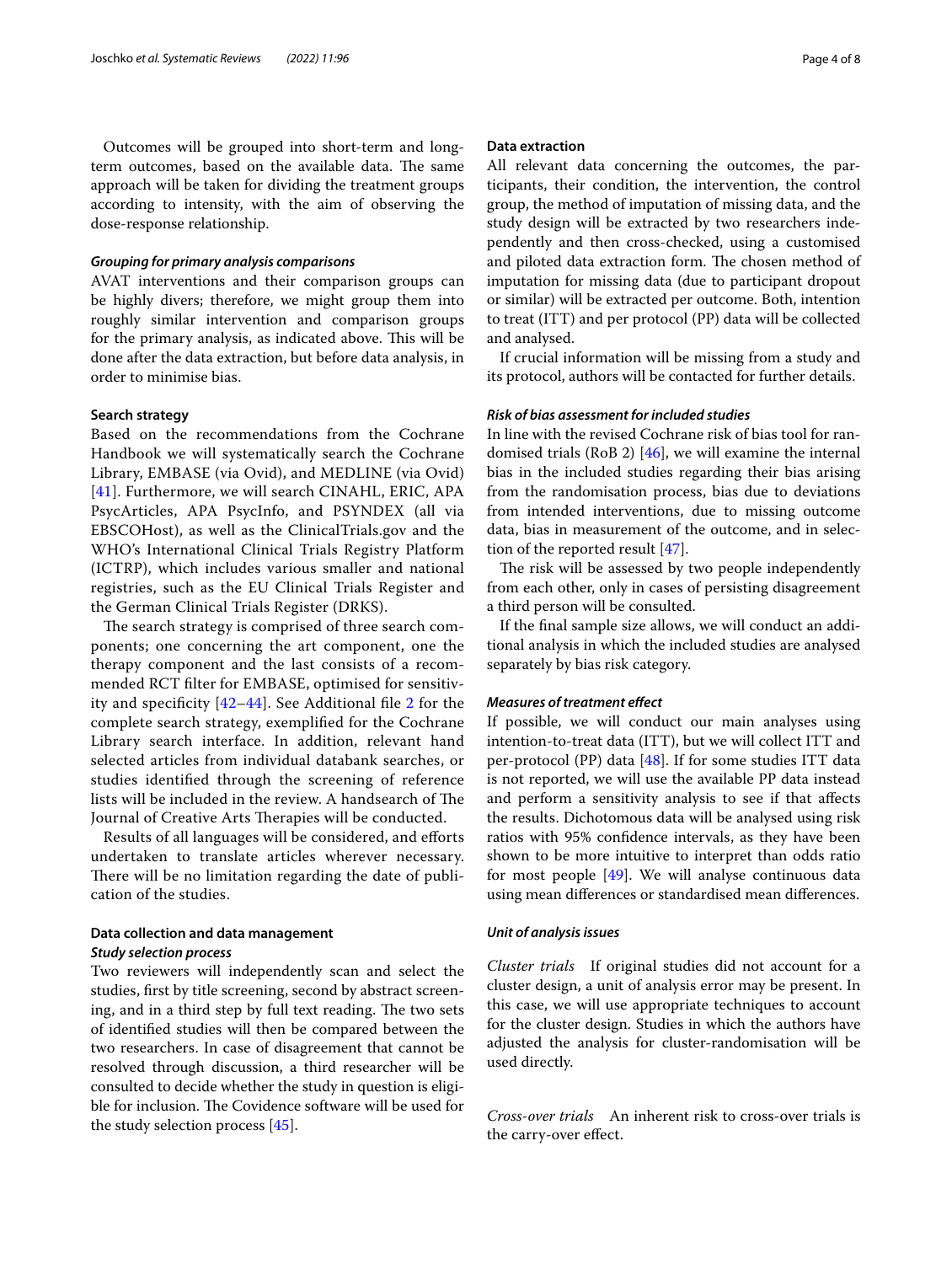This design is also problematic when measuring unstable conditions such as psychotic episodes, as the timing could account more for the treatment success than the treatment itself (period efect).

As art therapy is used frequently in the treatment of unstable conditions, such as mental health problems or neurodegenerative disorders (i.e. Alzheimer's), we will include full cross-over trials only if chronic and stable concepts are measured (such as permanent physical disabilities or epilepsy) [[50](#page-7-7)].

When including cross-over studies measuring stable conditions, we will include both periods of the study. To incorporate the results into a meta-analysis we will combine means, SD or SE from both study periods and analyse them like a parallel group trial [\[51\]](#page-7-8). For bias assessment we will use the risk of bias tool for crossover trials [[47\]](#page-7-4).

For cross-over studies that measure unstable or degenerative conditions of interest, we will only include the frst phase of the study as parallel group comparison to minimise the risk of carry-over or period efects. We will evaluate the risk of bias for those cross-over trials using the same standard risk of bias tool as for the parallel group randomised trials [[52\]](#page-7-9). We will critically evaluate studies that analyse frst period data separately, as this might be a form of selective reporting and the inclusion of this data might result in bias due to baseline diferences. We might exclude studies that use this kind of two-stage analysis if we suspect selective reporting or high risk for baseline diferences [\[47](#page-7-4)].

## *Missing data*

Studies with a total dropout rate of over 50% will be excluded. To account for attrition bias, studies will be downrated in the risk of bias assessment (RoB 2 tool) if the dropout rate is more than half for either the control or the intervention group. An overall dropout rate of 25–50% we will also be downrated.

## *Assessment of clinical, methodological, and statistical heterogeneity*

We will discuss the included studies before calculating statistical comparisons and group them into subgroups to assess their clinical and methodological heterogeneity. Statistical heterogeneity will be assessed by calculating the  $p$  value for the chi<sup>2</sup> test. As few included studies may lead to insensitivity of the *p* value, we may adjust the cutof of the *p* value if we only included a small amount of studies  $[49]$  $[49]$  $[49]$ . In addition, we will calculate the  $I^2$  statistic and its confidence interval, based on the  $\text{chi}^2$  statistic to assess statistical heterogeneity. We will explore possible reasons for observed heterogeneity, e.g. by conducting the planned subgroup analyses. Based on the amount and quality of included studies and their outcome heterogeneity, we will decide if a meta-analysis can be conducted. In case of high statistical heterogeneity, we frst check for any potential errors during the data input stage of the review. In a second step, we evaluate if choosing a diferent efect measure, or if the justifed removal of outliers will reduce heterogeneity. If the outcome heterogeneity of the selected studies is still too high, we will not conduct a meta-analysis. If clinical heterogeneity is high but can be reduced by adjusting our planned comparisons, we will do so.

## *Reporting bias*

*Funnel plot* Funnel plots can be a useful tool in detecting a possible publication bias. However, we are aware, that asymmetrical funnel plots can potentially have other causes than an underlying publication bias. As a certain number of studies is needed in order to create a meaningful funnel plot, we will only create those plots, if more than about 10 studies are included in the review.

## **Data analysis and synthesis**

Based on the amount and quality of included studies and their heterogeneity, we will decide if a meta-analysis is feasible.

If a meta-analysis can be conducted, we will be using the inverse variance method with random efects (to increase compatibility with the diferent identifed efect measures and to account for the diversity of the included interventions). We would expect each study to measure a slightly diferent efect based on difering circumstances and differing intervention characteristics. Therefore, a random efects model is the most suitable option.

A disadvantage of the random efects model is that it does not give studies with large sample sizes enough weight when compared to studies with small sample sizes and therefore could lead to a small study efect. However, we expect to fnd studies with comparable study sizes with an *N* of 10–50, as very large trials are uncommon for art therapy research. If we include studies with a very large sample size, we might calculate a fxed efects model additionally, as sensitivity analysis, to assess if this would afect the results.

If the calculation of a meta-analysis is not advisable due to difficulties (such as a low number of included studies, low quality of included studies, high heterogeneity, incompletely reported outcome or efect estimates, difering efect measures that cannot be converted), we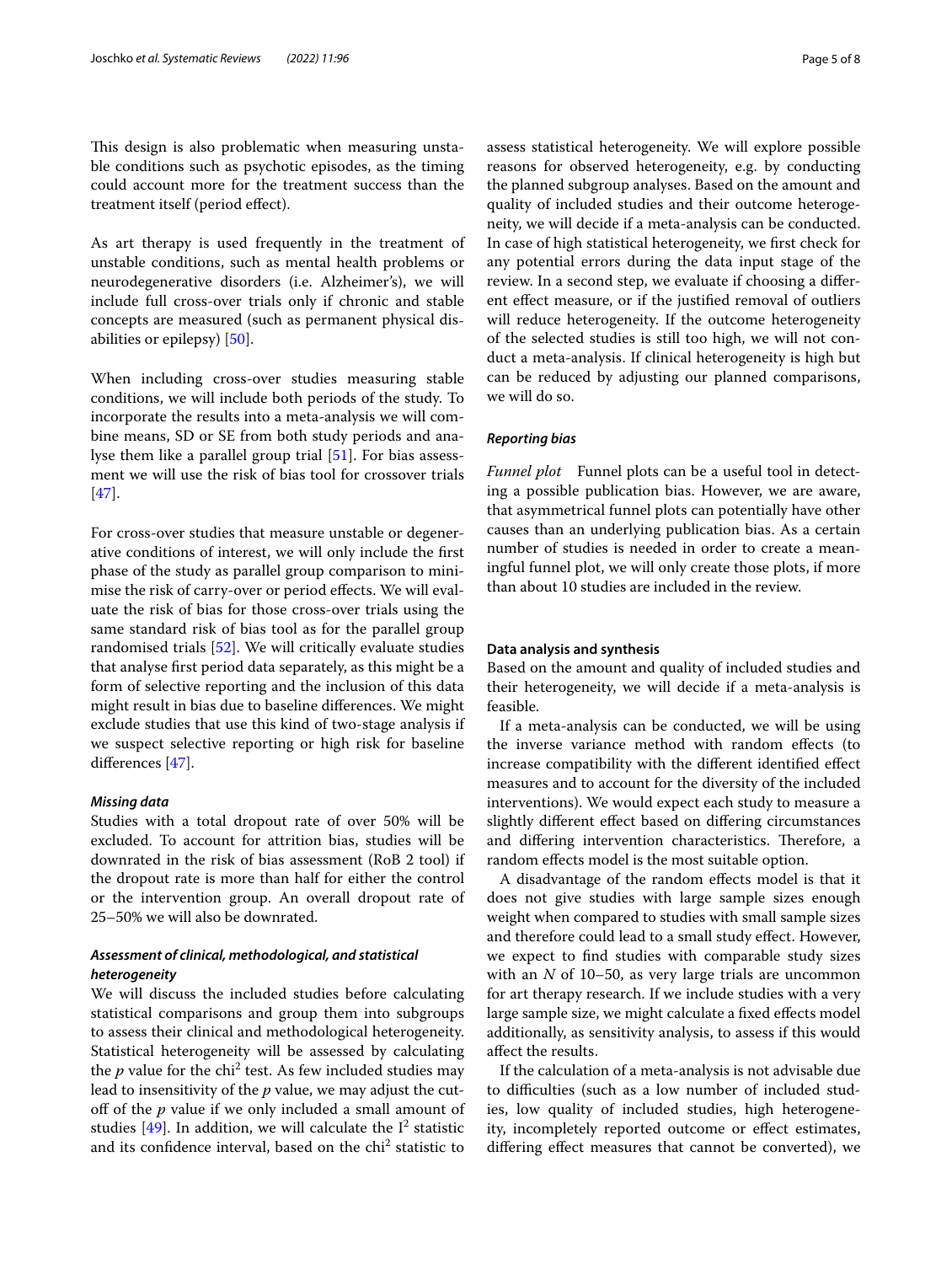will choose the most appropriate method of narrative synthesis for our data, such as the ones described in the Cochrane Handbook (i.e. summarising efect estimates, combining *p* values or vote counting based on direction of efect) [\[53](#page-7-10)].

## *Subgroup analysis*

If the number of included studies is large enough (around 10 or more [\[54](#page-7-11)]) and subgroups have an adequate size, we plan to compare subgroups based on the therapy setting (inpatient, outpatient, kind of institution), the intervention characteristics (the kind of AVAT, intensity of treatment, staff training, group size), the population (treatment indication, age, gender, country), or other study characteristics (e.g. bias category, publication date). If possible, we will also examine these factors by calculating meta-regressions.

## *Sensitivity analysis*

Where possible, sensitivity analyses will be conducted using diferent methods to establish robustness of the overall results. Specifcally, we will assess the robustness of the results regarding cluster randomisation and high risk of bias (RoB 2 tool).

## **Discussion**

AVAT encompasses a wide array of highly diverse treatment options for a multitude of treatment indications. Even though AVAT is a popular treatment method, the empirical base for its efectiveness is rather fragmented; many (often smaller) studies examined the effect of very specifc kinds of AVATs, with a narrow focus on certain conditions  $[2, 7, 55, 56]$  $[2, 7, 55, 56]$  $[2, 7, 55, 56]$  $[2, 7, 55, 56]$  $[2, 7, 55, 56]$  $[2, 7, 55, 56]$  $[2, 7, 55, 56]$  $[2, 7, 55, 56]$ . Our review will give a current overview over the entire feld, with the hope of estimating the magnitude of its efectiveness. Several clinical guidelines recommend art therapy based solely on clinical consensus [\[57](#page-7-14)]. By accumulating all empirical evidence, this systematic review could inform the creation of future guidelines and thereby facilitate clinical decision-making.

Understanding the benefts, limits, and mechanisms of change of AVAT is crucial to optimally apply and tailor it to diferent contexts and settings. Consequently, by better understanding this intervention, we could potentially increase its efectiveness and optimise its application, which would lead to improved patient outcomes. This would not only beneft each individual who is treated with AVAT, but also the health care provider, who could apply the intervention in its most efficient way, thereby using their resources optimally.

Furthermore, explorative fndings regarding the characteristics of the treatment could generate new hypotheses for future RCTs, for example regarding the efectiveness of certain types of AVAT for specifc treatment indications. Moreover, the emergence of certain patterns in

efectiveness could inspire further research about possible mechanisms of change of AVAT.

## **Abbreviations**

AVAT: Active visual art therapy; PRISMA: Preferred Reporting Items for Systematic Reviews and Meta-Analyses; PRISMA-P: Preferred Reporting Items for Systematic Reviews and Meta-Analyses Protocols; RCT: Randomised controlled trial; RoB 2: Risk of Bias tool; ITT: Intention to treat; PP: Per protocol.

## **Supplementary Information**

The online version contains supplementary material available at [https://doi.](https://doi.org/10.1186/s13643-022-01976-7) [org/10.1186/s13643-022-01976-7](https://doi.org/10.1186/s13643-022-01976-7).

<span id="page-5-4"></span><span id="page-5-3"></span>**Additional fle 1.** PRISMA-P checklist.

**Additional fle 2.** Search strategy.

#### **Authors' contributions**

RJ was responsible for the search strategy development and study protocol and manuscript preparation. SW, AB, and SR gave advice and feedback on the study planning and design, and the protocol, manuscript and search strategy development throughout the planning process. SR also assisted with selecting the appropriate statistical methods. RJ is the guarantor of the review. All authors read and approved the fnal manuscript.

#### **Funding**

Open Access funding enabled and organized by Projekt DEAL. The study is investigator initiated.

#### **Availability of data and materials**

The datasets used and/or analysed during the current study are available from the corresponding author on reasonable request.

## **Declarations**

#### **Ethics approval and consent to participate**

For this systematic review of published studies ethical approval is not necessary. Before the stakeholder interviews, which we consider as expert consultations, we will provide written information about the interview and will obtain an informed consent from each stakeholder.

#### **Consent for publication**

We will obtain a consent for publication from each stakeholder prior to the interview.

#### **Competing interests**

The authors declare that they have no competing interests.

Received: 1 March 2021 Accepted: 6 May 2022 Published online: 16 May 2022

#### **References**

- <span id="page-5-0"></span>1. Complementary, alternative, or integrative health: What's in a name?: National Institutes of Health; 2018 [updated 07.2018]. Available from: [https://www.nccih.nih.gov/health/complementary-alternative-or-integ](https://www.nccih.nih.gov/health/complementary-alternative-or-integrative-health-whats-in-a-name) [rative-health-whats-in-a-name.](https://www.nccih.nih.gov/health/complementary-alternative-or-integrative-health-whats-in-a-name) Accessed 5 Feb 2021.
- <span id="page-5-1"></span>2. Abbing A, Baars EW, de Sonneville L, Ponstein AS, Swaab H. The effectiveness of art therapy for anxiety in adult women: a randomized controlled trial. Front Psychol. 2019;10(May):1203. [https://doi.org/10.3389/fpsyg.](https://doi.org/10.3389/fpsyg.2019.01203) [2019.01203.](https://doi.org/10.3389/fpsyg.2019.01203)
- <span id="page-5-2"></span>3. Ciasca EC, Ferreira RC, Santana CLA, Forlenza OV, Dos Santos GD, Brum PS, et al. Art therapy as an adjuvant treatment for depression in elderly women: a randomized controlled trial. Braz J Psychiatry. 2018;40(3):256– 63. <https://doi.org/10.1590/1516-4446-2017-2250>.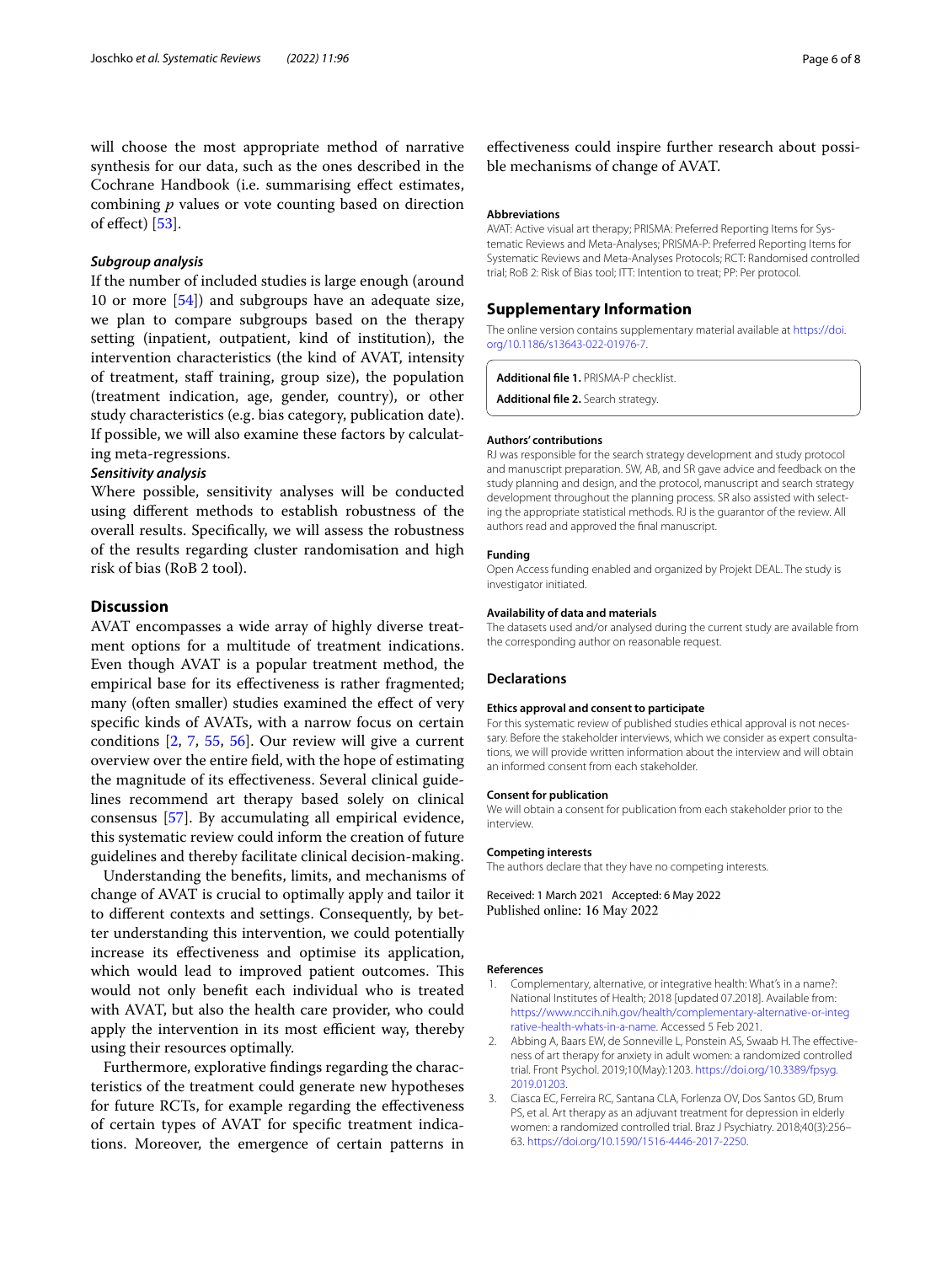- <span id="page-6-0"></span>4. Lock J, Fitzpatrick KK, Agras WS, Weinbach N, Jo B. Feasibility study combining art therapy or cognitive remediation therapy with familybased treatment for adolescent anorexia nervosa. Eur Eat Disord Rev. 2018;26(1):62–8. [https://doi.org/10.1002/erv.2571.](https://doi.org/10.1002/erv.2571)
- <span id="page-6-1"></span>5. Campbell M, Decker KP, Kruk K, Deaver SP. Art therapy and cognitive processing therapy for combat-related ptsd: a randomized controlled trial. Art Ther. 2016;33(4):169–77. [https://doi.org/10.1080/07421656.2016.](https://doi.org/10.1080/07421656.2016.1226643) [1226643](https://doi.org/10.1080/07421656.2016.1226643).
- <span id="page-6-2"></span>6. O'Brien F. The making of mess in art therapy: attachment, trauma and the brain. Inscape. 2004;9(1):2–13. [https://doi.org/10.1080/026471404084056](https://doi.org/10.1080/02647140408405670) [70](https://doi.org/10.1080/02647140408405670).
- <span id="page-6-3"></span>7. Deshmukh SR, Holmes J, Cardno A. Art therapy for people with dementia. Cochrane Database Syst Rev. 2018;2018(9):CD011073. [https://doi.org/10.](https://doi.org/10.1002/14651858.CD011073.pub2) [1002/14651858.CD011073.pub2.](https://doi.org/10.1002/14651858.CD011073.pub2)
- <span id="page-6-4"></span>8. Fenton JF. Cystic fibrosis and art therapy. Arts Psychother. 2000;27(1):15-25. [https://doi.org/10.1016/S0197-4556\(99\)00015-5](https://doi.org/10.1016/S0197-4556(99)00015-5).
- <span id="page-6-5"></span>9. Aguilar BA. The efficacy of art therapy in pediatric oncology patients: an integrative literature review. J Pediatr Nurs. 2017;36:173–8. [https://doi.](https://doi.org/10.1016/j.pedn.2017.06.015) [org/10.1016/j.pedn.2017.06.015.](https://doi.org/10.1016/j.pedn.2017.06.015)
- <span id="page-6-6"></span>10. Öster I, Svensk A-C, Magnusson EVA, Thyme KE, Sjodin M, Åström S, et al. Art therapy improves coping resources: a randomized, controlled study among women with breast cancer. Palliat Support Care. 2006;4(1):57–64. <https://doi.org/10.1017/S147895150606007X>.
- <span id="page-6-7"></span>11. Kim H, Kim S, Choe K, Kim J-S. Efects of mandala art therapy on subjective well-being, resilience, and hope in psychiatric inpatients. Arch Psychiatr Nurs. 2018;32(2):167–73. [https://doi.org/10.1016/j.apnu.2017.08.](https://doi.org/10.1016/j.apnu.2017.08.008) [008.](https://doi.org/10.1016/j.apnu.2017.08.008)
- <span id="page-6-8"></span>12. Malchiodi CA. Calm, connection, and confdence: using art therapy to enhance resilience in traumatized children. In: Brooks, Goldstein S, editors. Play therapy interventions to enhance resilience; 2015. p. 126–45.
- <span id="page-6-9"></span>13. Hong R-M, Guo S-E, Huang C-S, Yin C. Examining the efects of art therapy on reoccurring tobacco use in a taiwanese youth population: a mixedmethod study. Subst Use Misuse. 2018;53(4):548–58. [https://doi.org/10.](https://doi.org/10.1080/10826084.2017.1347184) [1080/10826084.2017.1347184](https://doi.org/10.1080/10826084.2017.1347184).
- <span id="page-6-10"></span>14. Wood MJM, Molassiotis A, Payne S. What research evidence is there for the use of art therapy in the management of symptoms in adults with cancer? A systematic review. Psychooncology. 2011;20(2):135–45. [https://](https://doi.org/10.1002/pon.1722) [doi.org/10.1002/pon.1722](https://doi.org/10.1002/pon.1722).
- <span id="page-6-11"></span>15. Abdulah DM, Abdulla BMO. Efectiveness of group art therapy on quality of life in paediatric patients with cancer: a randomized controlled trial. Complement Ther Med. 2018;41:180–5. [https://doi.org/10.1016/j.ctim.](https://doi.org/10.1016/j.ctim.2018.09.020) [2018.09.020](https://doi.org/10.1016/j.ctim.2018.09.020).
- <span id="page-6-21"></span>16. Hattori H, Hattori C, Hokao C, Mizushima K, Mase T. Controlled study on the cognitive and psychological efect of coloring and drawing in mild alzheimer's disease patients. Geriatr Gerontol Int. 2011;11(4):431–7. [https://doi.org/10.1111/j.1447-0594.2011.00698.x.](https://doi.org/10.1111/j.1447-0594.2011.00698.x)
- <span id="page-6-12"></span>17. Kongkasuwan R, Voraakhom K, Pisolayabutra P, Maneechai P, Boonin J, Kuptniratsaikul V. Creative art therapy to enhance rehabilitation for stroke patients: a randomized controlled trial. Clin Rehabil. 2016;30(10):1016–23. <https://doi.org/10.1177/0269215515607072>.
- <span id="page-6-13"></span>18. Blomdahl C, Gunnarsson AB, Guregård S, Björklund A. A realist review of art therapy for clients with depression. Arts Psychother. 2013;40(3):322– 30. <https://doi.org/10.1016/j.aip.2013.05.009>.
- <span id="page-6-14"></span>19. Abbing A, Ponstein A, van Hooren S, de Sonneville L, Swaab H, Baars E. The efectiveness of art therapy for anxiety in adults: a systematic review of randomised and non-randomised controlled trials. PLoS One. 2018;13(12):e0208716. <https://doi.org/10.1371/journal.pone.0208716>.
- <span id="page-6-15"></span>20. Rajendran N, Mitra TP, Shahrestani S, Coggins A. Randomized controlled trial of adult therapeutic coloring for the management of signifcant anxiety in the emergency department. Acad Emerg Med. 2020;27(2):92–9. [https://doi.org/10.1111/acem.13838.](https://doi.org/10.1111/acem.13838)
- <span id="page-6-16"></span>21. Attard A, Larkin M. Art therapy for people with psychosis: a narrative review of the literature. Lancet Psychiatry. 2016;3(11):1067–78. [https://doi.](https://doi.org/10.1016/S2215-0366(16)30146-8) [org/10.1016/S2215-0366\(16\)30146-8.](https://doi.org/10.1016/S2215-0366(16)30146-8)
- <span id="page-6-17"></span>22. Leckey J. The therapeutic effectiveness of creative activities on mental well-being: a systematic review of the literature. J Psychiatr Ment Health Nurs. 2011;18(6):501–9. <https://doi.org/10.1111/j.1365-2850.2011.01693.x>.
- <span id="page-6-18"></span>23. Boehm K, Cramer H, Staroszynski T, Ostermann T. Arts therapies for anxiety, depression, and quality of life in breast cancer patients: a systematic review and meta-analysis. Evid Based Complement Alternat Med. 2014;2014:1–9. [https://doi.org/10.1155/2014/103297.](https://doi.org/10.1155/2014/103297)
- <span id="page-6-19"></span>24. Zhao J, Li H, Lin R, Wei Y, Yang A. Efects of creative expression therapy for older adults with mild cognitive impairment at risk of alzheimer's disease: a randomized controlled clinical trial. Clin Interv Aging. 2018;13:1313–20. [https://doi.org/10.2147/CIA.S161861.](https://doi.org/10.2147/CIA.S161861)
- 25. Czamanski-Cohen J, Wiley JF, Sela N, Caspi O, Weihs K. The role of emotional processing in art therapy (repat) for breast cancer patients. J Psychosoc Oncol. 2019;37(5):586–98. [https://doi.org/10.1080/07347332.](https://doi.org/10.1080/07347332.2019.1590491) [2019.1590491](https://doi.org/10.1080/07347332.2019.1590491).
- <span id="page-6-20"></span>26. Haeyen S, van Hooren S, van der Veld W, Hutschemaekers G. Efficacy of art therapy in individuals with personality disorders cluster b/c: a randomized controlled trial. J Personal Disord. 2018;32(4):527–42. [https://doi.](https://doi.org/10.1521/pedi_2017_31_312) [org/10.1521/pedi\\_2017\\_31\\_312](https://doi.org/10.1521/pedi_2017_31_312).
- <span id="page-6-22"></span>27. Abbing A, de Sonneville L, Baars E, Bourne D, Swaab H. Anxiety reduction through art therapy in women. Exploring stress regulation and executive functioning as underlying neurocognitive mechanisms. PLoS One. 2019;14(12):e0225200. <https://doi.org/10.1371/journal.pone.0225200>.
- <span id="page-6-23"></span>28. Rusted J, Sheppard L, Waller D. A multi-centre randomized control group trial on the use of art therapy for older people with dementia. Group Anal. 2006;39(4):517–36. [https://doi.org/10.1177/0533316406071447.](https://doi.org/10.1177/0533316406071447)
- <span id="page-6-24"></span>29. Baker FA, Metcalf O, Varker T, O'Donnell M. A systematic review of the efficacy of creative arts therapies in the treatment of adults with ptsd. Psychol Trauma Theory Res Pract Policy. 2018;10(6):643–51. [https://doi.](https://doi.org/10.1037/tra0000353) [org/10.1037/tra0000353](https://doi.org/10.1037/tra0000353).
- 30. Bowen-Salter H, Whitehorn A, Pritchard R, Kernot J, Baker A, Posselt M, et al. Towards a description of the elements of art therapy practice for trauma: a systematic review. Int J Art Ther. 2021:1–14. [https://doi.org/10.](https://doi.org/10.1080/17454832.2021.1957959) [1080/17454832.2021.1957959](https://doi.org/10.1080/17454832.2021.1957959).
- 31. Schnitzer G, Holttum S, Huet V. A systematic literature review of the impact of art therapy upon post-traumatic stress disorder. Int J Art Ther. 2021;26(4):147–60. [https://doi.org/10.1080/17454832.2021.1910719.](https://doi.org/10.1080/17454832.2021.1910719)
- 32. Schouten KA, De Niet GJ, Knipscheer JW, Kleber RJ, Hutschemaekers GJM. The effectiveness of art therapy in the treatment of traumatized adults. Trauma Violence Abuse. 2015;16(2):220–8. [https://doi.org/10.1177/15248](https://doi.org/10.1177/1524838014555032) [38014555032.](https://doi.org/10.1177/1524838014555032)
- <span id="page-6-25"></span>33. Potash JS, Mann SM, Martinez JC, Roach AB, Wallace NM. Spectrum of art therapy practice: systematic literature review ofart therapy, 1983–2014. Art Ther. 2016;33(3):119–27. [https://doi.org/10.1080/07421656.2016.](https://doi.org/10.1080/07421656.2016.1199242) [1199242](https://doi.org/10.1080/07421656.2016.1199242).
- <span id="page-6-26"></span>34. Tang Y, Fu F, Gao H, Shen L, Chi I, Bai Z. Art therapy for anxiety, depression, and fatigue in females with breast cancer: a systematic review. J Psychosoc Oncol. 2019;37(1):79–95. [https://doi.org/10.1080/07347332.](https://doi.org/10.1080/07347332.2018.1506855) [2018.1506855](https://doi.org/10.1080/07347332.2018.1506855).
- <span id="page-6-27"></span>35. Kim KS, Loring S, Kwekkeboom K. Use of art-making intervention for pain and quality of life among cancer patients: a systematic review. J Holist Nurs. 2018;36(4):341–53. [https://doi.org/10.1177/0898010117726633.](https://doi.org/10.1177/0898010117726633)
- <span id="page-6-28"></span>36. Scope A, Uttley L, Sutton A. A qualitative systematic review of service user and service provider perspectives on the acceptability, relative benefts, and potential harms of art therapy for people with non-psychotic mental health disorders. Psychol Psychother Theory Res Pract. 2017;90(1):25–43. <https://doi.org/10.1111/papt.12093>.
- <span id="page-6-29"></span>37. Higgins JPT, Thomas J, Chandler J, Cumpston M, Li T, Page MJ, Welch VA (editors). Cochrane handbook for systematic reviews of interventions version 6.1 (updated Sept 2020). Cochrane; 2020. Available from [http://](http://www.training.cochrane.org/handbook) [www.training.cochrane.org/handbook.](http://www.training.cochrane.org/handbook)
- <span id="page-6-30"></span>38. Moher D, Liberati A, Tetzlaff J, Altman DG, The PRISMA Group. Preferred reporting items for systematic reviews and meta-analyses: the prisma statement. PLoS Med. 2009;6(7):e1000097. [https://doi.org/10.1371/journ](https://doi.org/10.1371/journal.pmed.1000097) [al.pmed.1000097.](https://doi.org/10.1371/journal.pmed.1000097)
- <span id="page-6-31"></span>39. Moher D, Shamseer L, Clarke M, Ghersi D, Liberati A, Petticrew M, et al. Preferred reporting items for systematic review and meta-analysis protocols (prisma-p) 2015 statement. Syst Rev. 2015;4:1. [https://doi.org/10.](https://doi.org/10.1186/2046-4053-4-1) [1186/2046-4053-4-1](https://doi.org/10.1186/2046-4053-4-1).
- <span id="page-6-32"></span>40. Herbert JD, Gaudiano BA. Moving from empirically supported treatment lists to practice guidelines in psychotherapy: the role of the placebo concept. J Clin Psychol. 2005;61(7):893–908. [https://doi.org/10.1002/jclp.](https://doi.org/10.1002/jclp.20133) [20133](https://doi.org/10.1002/jclp.20133).
- <span id="page-6-33"></span>41. Lefebvre C, Glanville J, Briscoe S, Littlewood A, Marshall C, Metzendorf MI, et al. Chapter 4: searching for and selecting studies. In: Cochrane handbook for systematic reviews of interventions version 61 (updated September 2020): Cochrane; 2020. Available from: [https://training.cochr](https://training.cochrane.org/handbook) [ane.org/handbook.](https://training.cochrane.org/handbook)